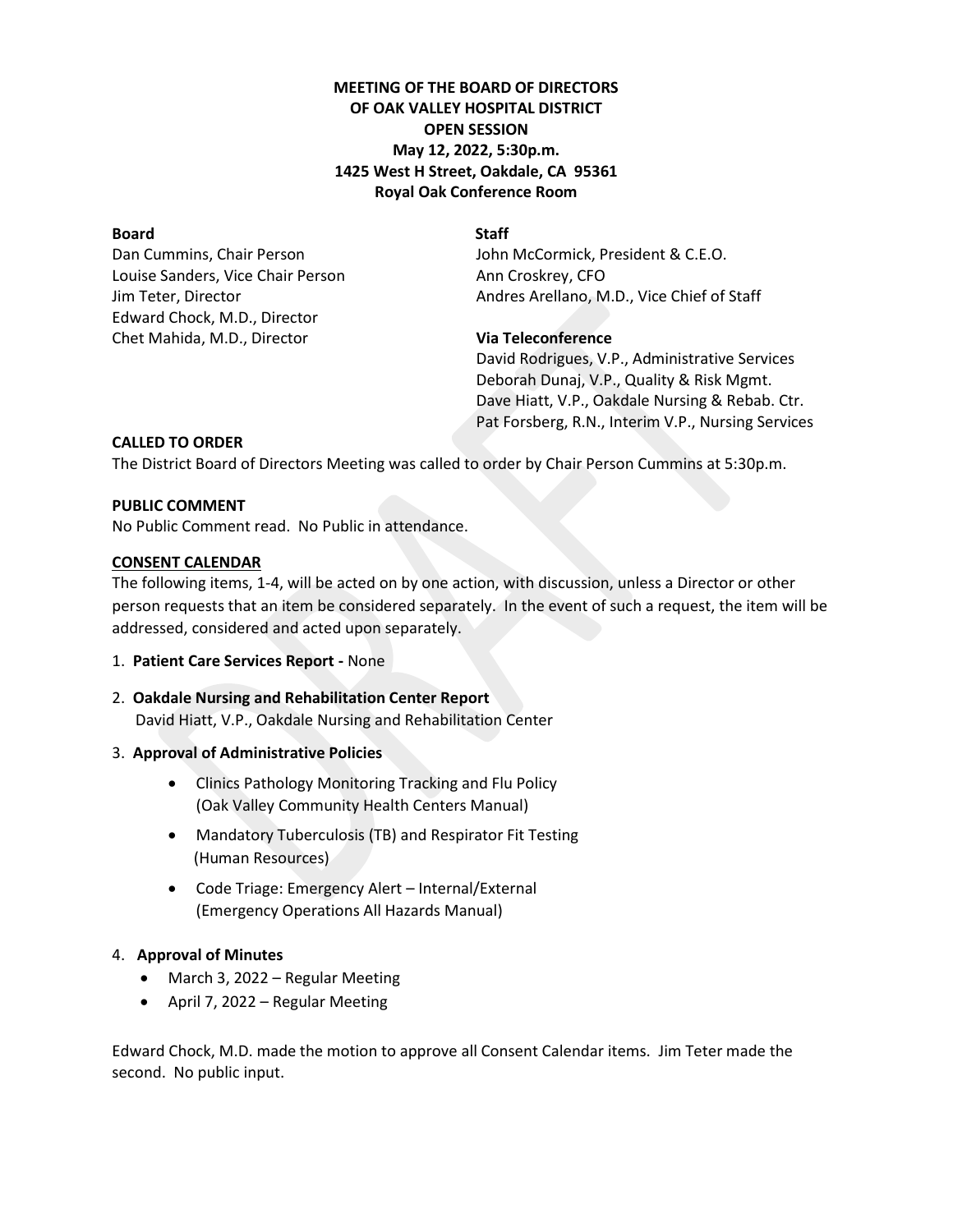Cummins – Aye Sanders – Aye Teter – Aye Chock – Aye

#### Mahida – Aye **MOTION CARRIED**

## **MEDICAL STAFF REPORT – Andres Arellano, M.D., Vice Chief of Staff**

# **The Medical Executive Committee requests the District Board's approval of the following items forwarded from the April 19, 2022 meeting.**

## **Forms/Policies**

The following forms and policies have been revised to meet current required The Joint Commission and CMS standards. They have been thoroughly reviewed by the Policy, Procedures and Forms (PPF) Committee and appropriate Medical Staff Committees. Point of Care Documentation

#### **FORMS**

A. Form 1019 Nursing Adult Sepsis Screening and Diagnostic Order Set

#### **POLICIES**

- A. Administrative Manual
	- i. Orientation and Oversight of New Allied Health Professionals in the Emergency Department
	- ii. Patient Grievance Complaint Process
		- Replacing Patient Complaint/ Concern/Resolution which is being Retired
- B. Radiology Manual
	- i. Cidex OPA Solution and Test Strips
	- ii. Contrast (Intravenous & Technologist Venipuncture Scope)
	- iii. Contrast Reaction and Cardiac Arrest Procedure
	- iv. Magnetic Resonance Imaging (MRI) Service
	- v. Operation of Medical Imaging Equipment
	- vi. Personnel Monitoring, Film Badges
	- vii. Quality Control Program
	- viii. Radiographic Contrast Media

#### **OTHER**

- A. Title 16, CCR, Section 1399.540
- i. PA Practice Agreement
	- Emergency Medicine
	- Community Health Center
- ii. PA Privileges
	- Emergency Medicine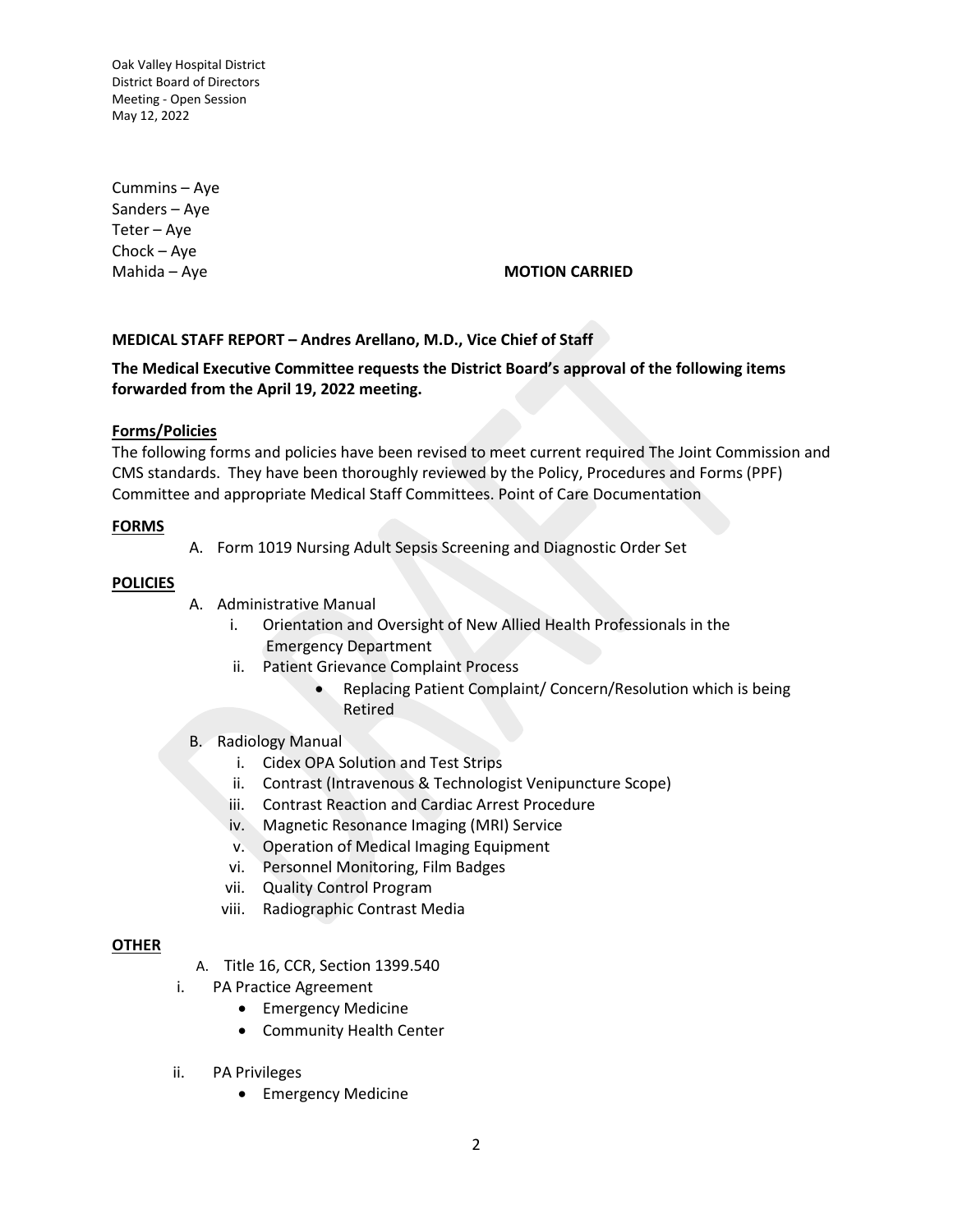• Community Health Center

Chet Mahida, M.D. made the motion to approve April 19, 2022 Medical Staff Reports. Edward Chock, M.D. made the second. No public input.

Cummins – Aye Sanders – Aye Teter – Aye Chock – Aye

## Mahida – Aye **MOTION CARRIED**

## **Financial Report for March 2022**

Ann Croskrey, CFO presented the March 2022 Financial Report. In March the District posted a profit on operations before the new hospital expenses of \$357,000. The year-to-date earnings before interest and depreciation (EBIDA), was at 13.7% at the end of March. For this fiscal year the hospital has net operating income of \$1.9 million. Accounts receivable gross days were at 59 days and our days of cash on hand was at 129 days.

Chet Mahida, M.D. made the motion to approve the Financial Reports for March 2022. Louise Sanders made the second. No public input.

Cummins – Aye Sanders – Aye Teter – Aye Chock – Aye Mahida – Aye

# **MOTION CARRIED**

#### **CHAIR PERSON REPORT – Dan Cummins, Chairperson**

**Chair Person Comments** No Report.

#### **PRESIDENT AND CEO REPORT - John McCormick, President and Chief Executive**

#### **Emergency Department Rate Increase**

Request to increase Emergency Department rates up to 9% for higher level patients.

Jim Teter made the motion to approve the Emergency Department Rate Increase. Edward Chock, M.D. made the second. No public input.

Cummins – Aye Sanders – Aye Teter – Aye Chock – Aye Mahida – Aye

# **MOTION CARRIED**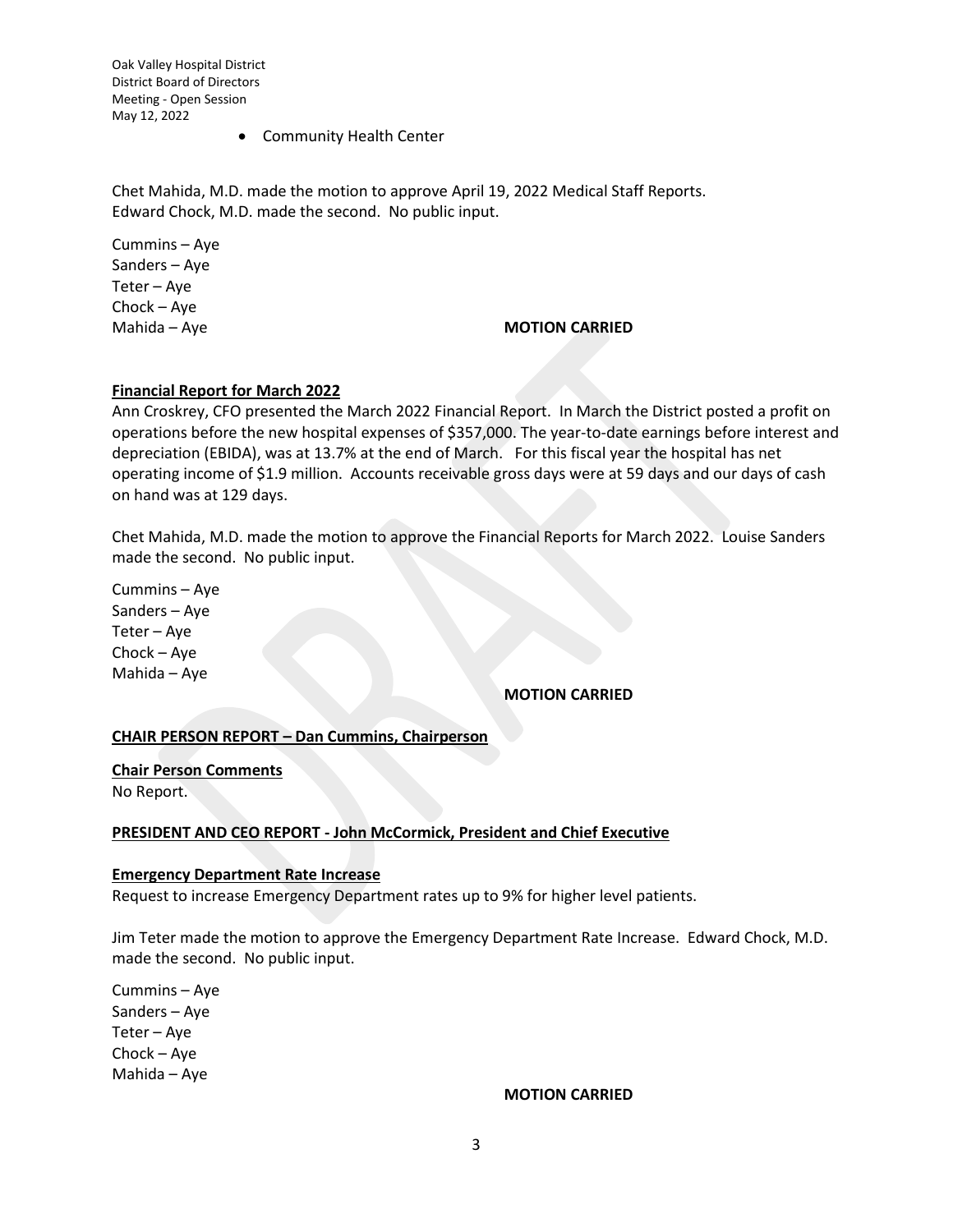## **Radiologist Contract**

Notice of resignation was received from our current Radiologist group. We are considering a Radiologist group currently working with St. Joseph's Hospital in Stockton, Mark Twain Hospital, and other smaller hospitals in the Central Valley. There would be a change of service to "Teleradiology" with a savings of over \$100,000. Consideration to utilize teleradiology services is due to the limited volume of interventional radiology cases performed at our hospital.

## **Update on Clinics**

A second Licensed Clinical Social Worker (LCSW) has been hired for the Clinics, which provides us 2 LCSW's and 1 Part-time Psychologist for our Clinics. In addition, we received a Grant to purchase a Retina Scan machine, which will provide a new service for Clinic patients and increase government reimbursement rates.

# **Update on Presentation from Last Board Meeting on Opioids**

During the last Board meeting a member of the public addressed the Members concerning the current opioid situation in our area and requested consideration of hospital patients receiving information about counseling services. There have been a few conversations with this group, but the matter had to be placed on hold due to urgent hospital staffing issues.

# **COVID-19 Update**

The Los Angeles Times reported case rates are climbing. Another surge is possible this summer due to Graduations and the Memorial Day holiday. State mandated regulations continue concerning employee masking requirements. The State also requires vaccination policies and proof of employee vaccinations and booster shots.

#### **Legislative Update**

# Medical Malpractice Bill 35

Bill 35 will adjust MICRA's cap on non-economic damages. The new law will increase the maximum exposure amount from \$250,000 to \$350,000 for non-death cases and \$500,000 from wrongful death cases effective January 1, 2023. The proposal also creates three (3) separate categories of cap. It is anticipated the Governor will sign this Bill.

#### Health Facility Reporting for Staffing, Senate Bill 637

Bill 637 requires hospitals to submit weekly reports regarding staffing issues concerning national exposure (i.e., COVID-19) and report once a month during non-eventful times.

John reported to the Board regarding various positions he has held, and the duties performed during his affiliation with District Hospital Leadership Forum (DHLF); Hospital Council of Northern and Central California (HCNCC) and BETA Insurance, the organization that provides overall general liability insurance for the hospital.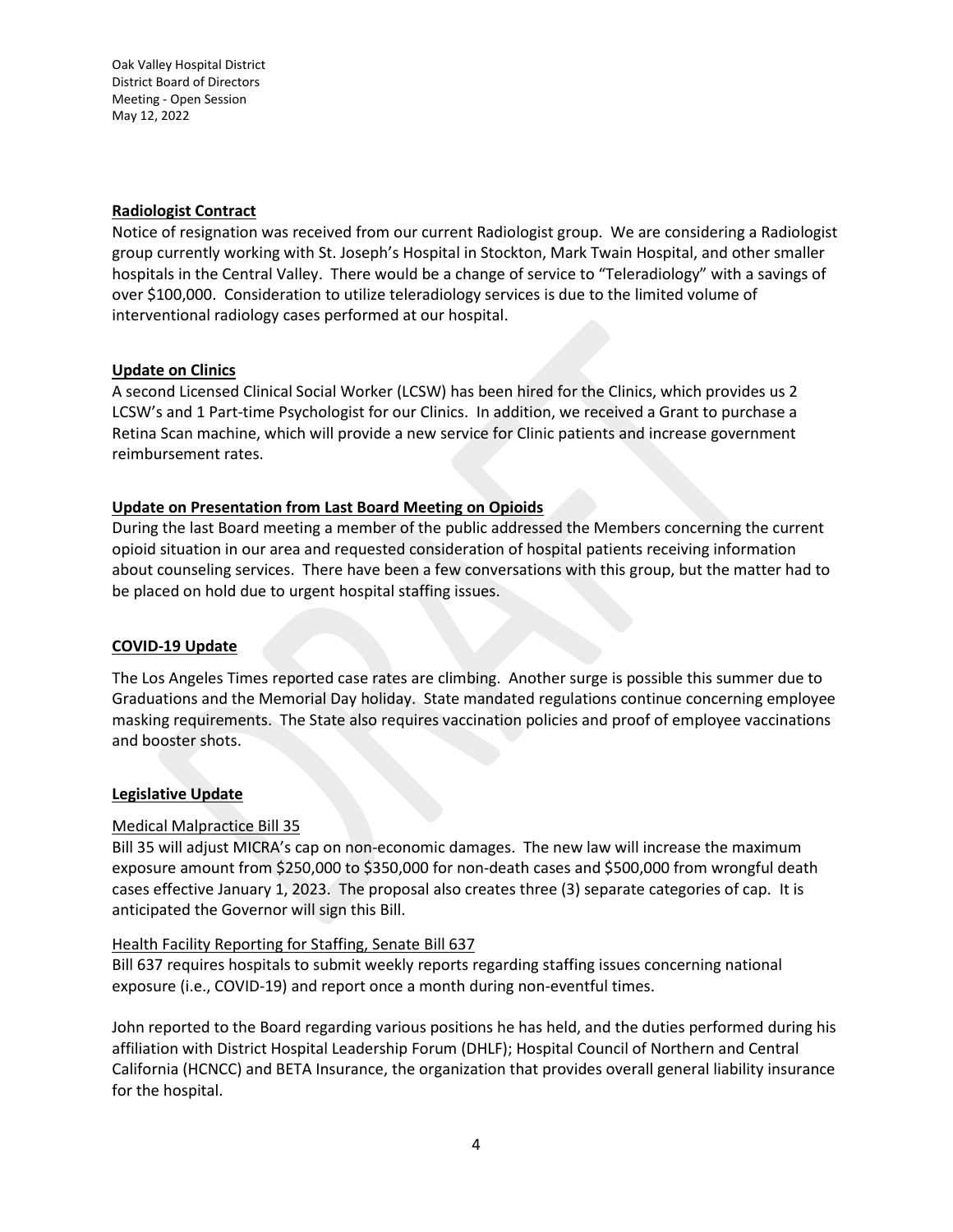# **ADJOURNMENT**

Jim Teter made the motion to adjourn to closed session. Edward Chock, M.D. made the second. No public input.

Cummins – Aye Sanders – Aye Teter – Aye Chock – Aye

Mahida – Aye **MOTION CARRIED** 

The Oak Valley Hospital District meeting was adjourned to closed session at 5:50p.m.

## **ANNOUNCEMENT OF CLOSED SESSION**

Board meeting minutes - Approved

• April 7, 2022 – Regular Meeting

Medical Staff Credentials Report - Approved President and C.E.O. Report - Personnel & Quality Issues in Clinics Conferences with Real Property Negotiators – No changes

#### **ADJOURNMENT**

Jim Teter made the motion to adjourn the Board of Directors meeting. Edward Chock, M.D. made the second. No public input.

Cummins – Aye Sanders – Aye Teter – Aye Chock – Aye Mahida – Aye

# **MOTION CARRIED**

The Board of Directors meeting was adjourned at 6:20p.m.

Recorder: Jill Andersen, Clerk of the Board.

APPROVED: \_\_\_\_\_\_\_\_\_\_\_\_\_\_\_\_\_\_\_\_\_\_\_\_\_\_\_\_\_\_\_\_\_ DATE: \_\_\_\_\_\_\_\_\_\_\_\_\_\_\_\_\_\_\_\_